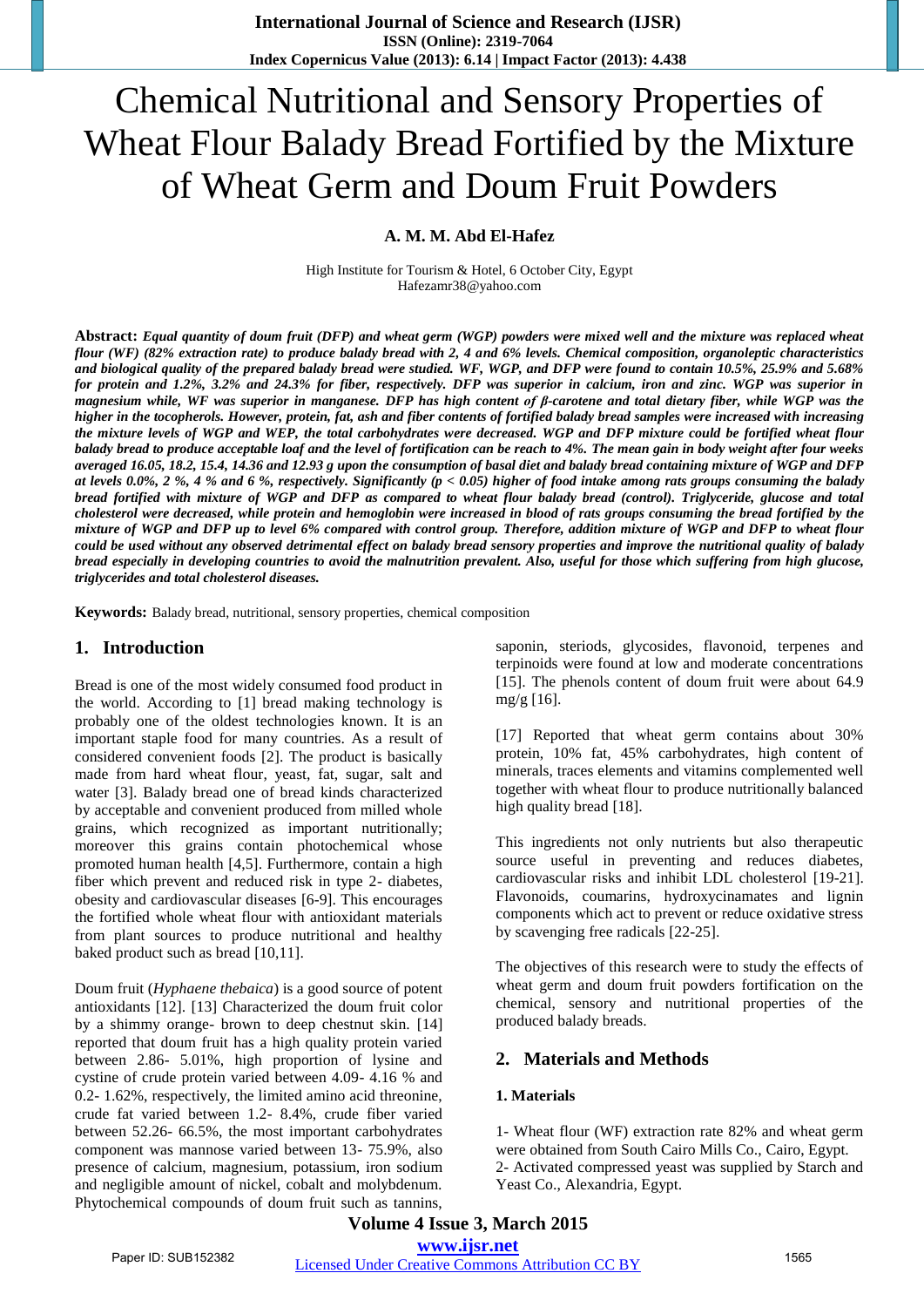3- Other baking ingredients margarine, table salt granulated and sugar were purchased from local markets of 6 October City, Giza governorate.

4- Dry doum fruits were obtained from hyper market (6 October city, Egypt) in a form of small pieces.

#### **2. Methods**

## **1. Preparation of raw materials:**

Wheat germ and dry doum fruit were ground using an electric mill to fine powders then used for subsequent analysis.

#### **2. Preparation of balady bread:**

Equal quantity of doum fruit (DFP) and wheat germ (WGP) powders were mixed well and the mixture was replaced wheat flour to produce blends with 2, 4 and 6% levels. Balady bread was prepared as formula presented in Table (1) by mixing the formula components with other ingredients which are 1% dry yeast, 2% sodium chloride, 6% sugar, 1% fat and water as determined from a farinograph absorption test. The mixture was mixed in mixer (250 rpm) for 20 min. The dough was left for fermentation at 30- 32°C and 85-90% relative humidity for 60 min. After fermentation, the dough was divided into 130 g pieces. Each piece was molded on a wooden board previously covered with a fine layer of bran and left to ferment about 15 min at the same mentioned temperature and relative humidity. The fermented dough pieces were flattened to about 20 Cm diameter. After flatting, the dough was left to final fermentation about 15 min until suitable properties. The flat dough was baked in oven at 380- 400°C for 3- 4.5 min. The loaves were allowed to cool at room temperature before sensory evaluation (Yaseen, 1985) [26].

# **3. Analytical Methods**

# **a. Chemical composition:**

Chemical composition of wheat flour, doum fruit and wheat germ granules as well as balady bread was determined using the following AOAC (2000) [27] methods: moisture, total ash, crude fiber, total fat, and total nitrogen (micro-Kjeldahl). Protein was calculated as  $N \times$ 5.7. Total carbohydrates were calculated by difference.

#### **b. Minerals analysis:**

Magnesium, manganese, calcium, Iron and zinc, were determined using a Pye Unicom SP 19000 Atomic Absorption Spectroscopy in Food Technology Research Institute, Agriculture Research Center, Giza, Egypt as described by AOAC (2000) [27].

#### **c. β-Carotene analysis**

The procedure followed to determine β-Carotene in materials was the same as described by (Rogers et al., 1993) [28].

#### **d. Dietary fiber analysis**

The raw materials and final products samples were analyzed by Prosky et al. method (1985) and (AOAC, 2000) [27, 29].

# **e. Tocopherol analysis**

Tocopherol was quantitatively determined by method based on a gas- liquid chromatographic separation of their trimethyl silyl ether derivatives (Slover et al., 1969) [30].

## **4. Feeding Experiments**

## **a. Animals and treatment**

Twenty four male albino rats weighing (140- 160g) of Sprague Dawley strain were obtained from Research Institute of Ophthalmology, Medical Analysis Department, Giza, Egypt. Rats ( $n = 25$  rats) were housed in wire cages in a room maintained at  $25 \pm 2$ °C and kept under normal healthy conditions. All rats were feed on basal diet for one week before starting the experiment for acclimatization. After one-week period, the rats were divided into 5 groups (4 rats each), all groups were fed for 28 days. First group was fed on the standard balady bread diet only as a control negative. One of the other groups was fed as a positive control group on a basal diet. The other groups were fed on balady bread containing 2 %, 4 % and 6% levels from the mixture of wheat germ powder (WGP) and doum fruit powder (DFP) diets. All rats were fed thrice daily, morning, afternoon and evening for a period of 7 days before they were sacrificed.

## **b. Basal diet:**

The basal diet and vitamin mixtures preparing carried out according to methods described by Cohn et al. (1975); Cuthbertson et al. (1967) and Caster et al. (1975) [31-33].

## **c. Collection of serum**

The rats were anaesthetized with chloroform and then sacrificed. The blood was carefully collected into a test tube after sacrifice. The blood was allowed to clot for a period of about 15- 20 min. The specimen was centrifuged at 3000 rpm for 10 min. The serum was separated from the red cells to avoid interference.

#### **d. Determination of total protein**

The total protein was determined using Tietz (1995) [34] method.

#### **e. Determination of glucose**

Glucose were determined using Barham and Trinder (1972) [35] method.

# **f. Determination of cholesterol**

Cholesterol was determined using Allain Photovoltaic (1974) [36] method.

# **g. Determination of triacyglycerol**

Triglyceride was determined using enzymatic test glycerol-phosphate oxide method of Jacob et al. (1960) [37].

#### **h. Determination of hemoglobin**

Fresh blood was diluted 1: 200 with 0.4% ammonium hydroxide and the hemoglobin absorbance was measured at 450 nm according to the method of Caster and Marie (1967) [38].

**Volume 4 Issue 3, March 2015 www.ijsr.net** Paper ID: SUB152382 Licensed Under Creative Commons Attribution CC BY 1566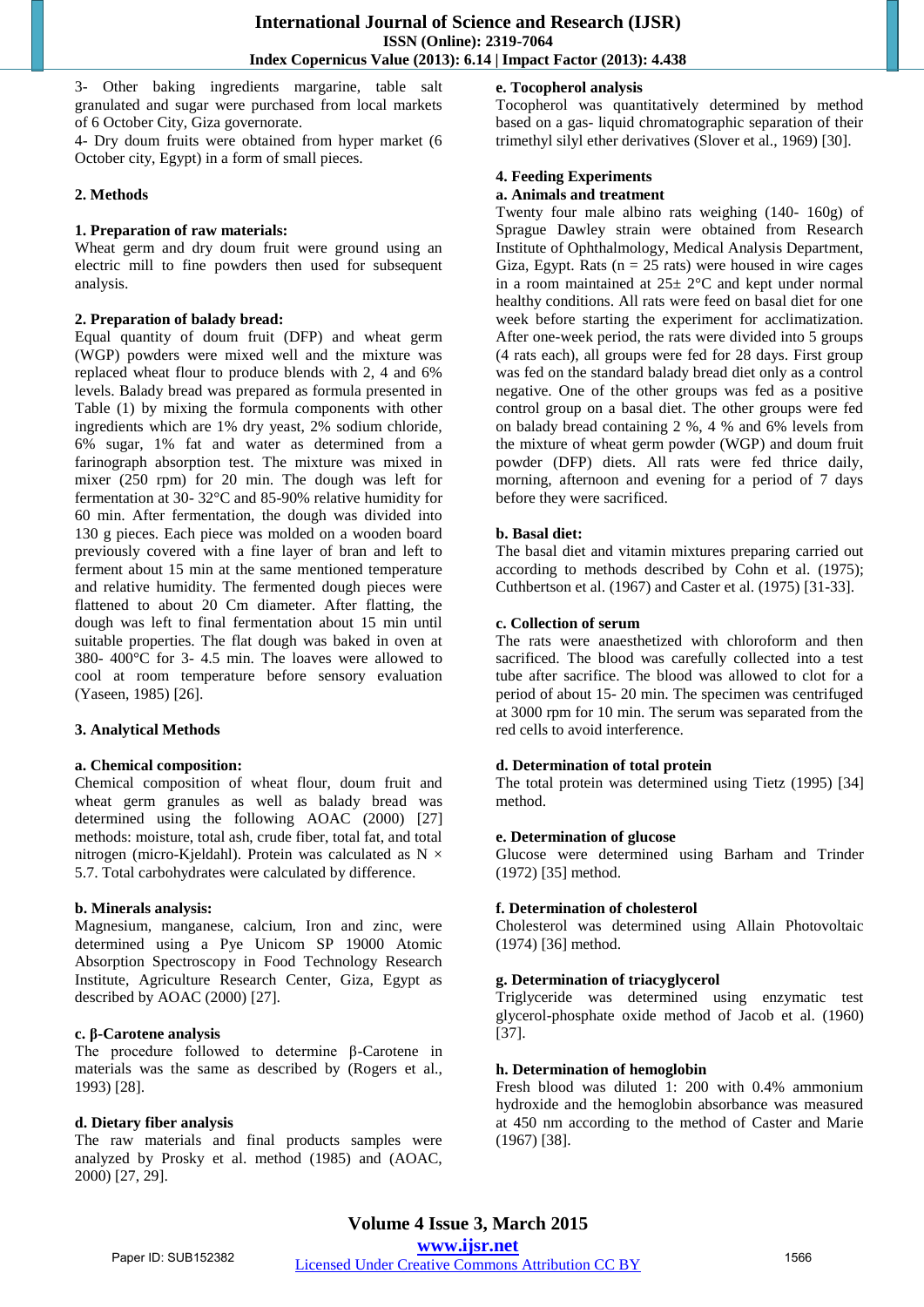#### **5. Sensory Evaluation**

Balady bread was evaluated for their sensory characteristics by ten panelists from the staff of Quality Control Department, Bakery Product Company, 6 October city, Giza, Egypt, according to Hegazy and Faheid (1990) [39]. Balady bread was evaluated by using the following scores 20 for appearance and taste, 10 for crust color, rounder and distribution of crumb, while score 15 for odor and separation of layers. Panelists evaluated balady bread samples without special lighting and at ambient temperature (25°C). Water was provided for rinsing purposes.

## **6. Statistical Analysis**

Results are expressed as the mean value  $\pm$  standard deviation (SD) of three separate determinations. The data were statistically analyzed using analysis of variance and least significant difference according to Gomez and Gomez (1984) [40] by using SPSS software program. Significant differences were determined at the P<0.05 level.

# **3. Results and Discussion**

Table (1) reveal the difference of the raw materials in their contents of protein, fat, ash, crude fiber, total carbohydrates on dry basis and moisture content. Wheat flour (WF), wheat germ powder (WGP), and doum fruit powder (DFP) were found to contain 10.5%, 25.9% and 5.68% for protein and 1.5, 10.4 and 6.8% for fat and 1.1%, 4.2 and 5.1% for ash, 1.2%, 3.2% and 24.3% for fiber and 71.88%, 44% and 46.2% for carbohydrates and 13.8%, 12.3% and 11.7% for moisture, respectively. These results are in agreement with those reported by [41], who reported that wheat germ powder contained 30% protein and 10% fat. While, [10] noticed that doum fruit powder contained 52.26%- 66.5% crude fiber. WGP contained the highest values of protein (25.9%) and fat (10.4%), while, DFP contained the highest values of crude fiber (24.3%) and ash (5.1%).

**Table 1:** Chemical composition of wheat flour (WF), wheat germ powder (WGP) and doum fruit powder (DFP) (On dry weight basis)

| $\sqrt{9}$ at $\sqrt{9}$ weight basis) |                        |                                  |                                  |  |  |  |
|----------------------------------------|------------------------|----------------------------------|----------------------------------|--|--|--|
|                                        | <b>Samples</b>         |                                  |                                  |  |  |  |
| Components (%)                         | Wheat<br>flour<br>(WF) | Wheat<br>germ<br>powder<br>(WGP) | Doum<br>fruit<br>powder<br>(DFP) |  |  |  |
| Moisture                               | 13.8                   | 12.3                             | 11.7                             |  |  |  |
| Protein                                | 10.5                   | 25.9                             | 5.68                             |  |  |  |
| Fat                                    | 1.5                    | 10.4                             | 6.8                              |  |  |  |
| Ash                                    | 1.1                    | 4.2                              | 5.1                              |  |  |  |
| Fiber                                  | 1.2                    | 3.2                              | 24.3                             |  |  |  |
| Total                                  | 71.88                  | 44                               | 46.2                             |  |  |  |
| carbohydrate*                          |                        |                                  |                                  |  |  |  |

\* Calculated by difference.

Table (2) represents the minerals contents of wheat flour (WF), wheat germ powder (WGP) and doum fruit powder (DFP). DFP was superior in calcium, iron and zinc. WGP was superior in magnesium while, WF was superior in manganese. These results for WF are in agreement with those reported by [15, 42]**.** Therefore, fortification of WF with WGP and DFP give a rise to high levels of minerals.

| <b>Table 2:</b> Mineral contents of wheat flour (WF), wheat |
|-------------------------------------------------------------|
| germ powder (WGP) and doum fruit powder (DFP)               |
| $(mg/100 g)$ (On dry weight basis)                          |

| <b>Samples</b>  |                    |                               |                               |  |  |
|-----------------|--------------------|-------------------------------|-------------------------------|--|--|
| <i>Minerals</i> | Wheat<br>flour(WF) | Wheat germ<br>powder<br>(WGP) | fruit<br>Doum<br>powder (DFP) |  |  |
| Mg              | 17.1               | 12.1                          | 14.3                          |  |  |
| Mn              | 2.2                | 4.1                           | 3.8                           |  |  |
| Zn              | 4.9                | 2.8                           | 5.1                           |  |  |
| Fe              | 2.1                | 3.5                           | 4.6                           |  |  |
| Ca              | 16.7               | 20.5                          | 23.1                          |  |  |

Table (3) indicated that wheat germ powder (WGP) and doum fruit powder (DFP) contains some phytochemical (β-carotene, tocopherols and total dietary fiber), whose promote human health. DFP has high content of β-carotene  $(11.3 \text{ mg}/ 100 \text{ g})$  and total dietary fiber  $(29.9\%)$ . These results agreements with those reported by [16] of doum fruit powder. WGP was the higher in the tocopherols (21.5 mg/100 g), same results obtained by [43]. So, the addition of WGP and DFP to wheat flour improve produced balady bread potent antioxidants.

**Table 3:** β-Carotene, tocopherols and total dietary fiber (TDF) content of wheat germ powder (WGP) and doum fruit powder (DFP)

| $H$ uit powder (DFT)             |                     |                       |                                        |  |  |  |
|----------------------------------|---------------------|-----------------------|----------------------------------------|--|--|--|
| <i>Materials</i>                 | Carotene<br>Mg/100g | Tocopherol<br>Mg/100g | Total<br>dietary<br>fiber<br>$(TDF)$ % |  |  |  |
| Wheat<br>powder<br>germ<br>(WGP) | Traces              | 21.5                  | 8.6                                    |  |  |  |
| Doum fruit powder (WFP)          | 11.3                | 0.5                   | 29.9                                   |  |  |  |

Table (4) showed the chemical composition of wheat flour (WF) balady bread fortified with mixture of wheat germ powder (WGP) and doum fruit powder (WFP) at different levels. There were difference between the 100% WF bread and those fortified with WGP and WEP mixture levels. However, protein, fat, ash and fiber contents of fortified balady bread samples were increased with increasing the mixture levels of WGP and WEP, the total carbohydrates were decreased. The increase in protein, fat, ash, and fibers of fortified balady bread can be attributed to the high content of (DFP) and (WGP). This clearly indicates that can be produced nutritionally balanced high quality balady bread [20], and an alternative source of dietary fiber in balady bread making. On the other hand, carbohydrate content was reduced as a result of increase fortified ingredient levels. These results were in agreement with that obtained by [14].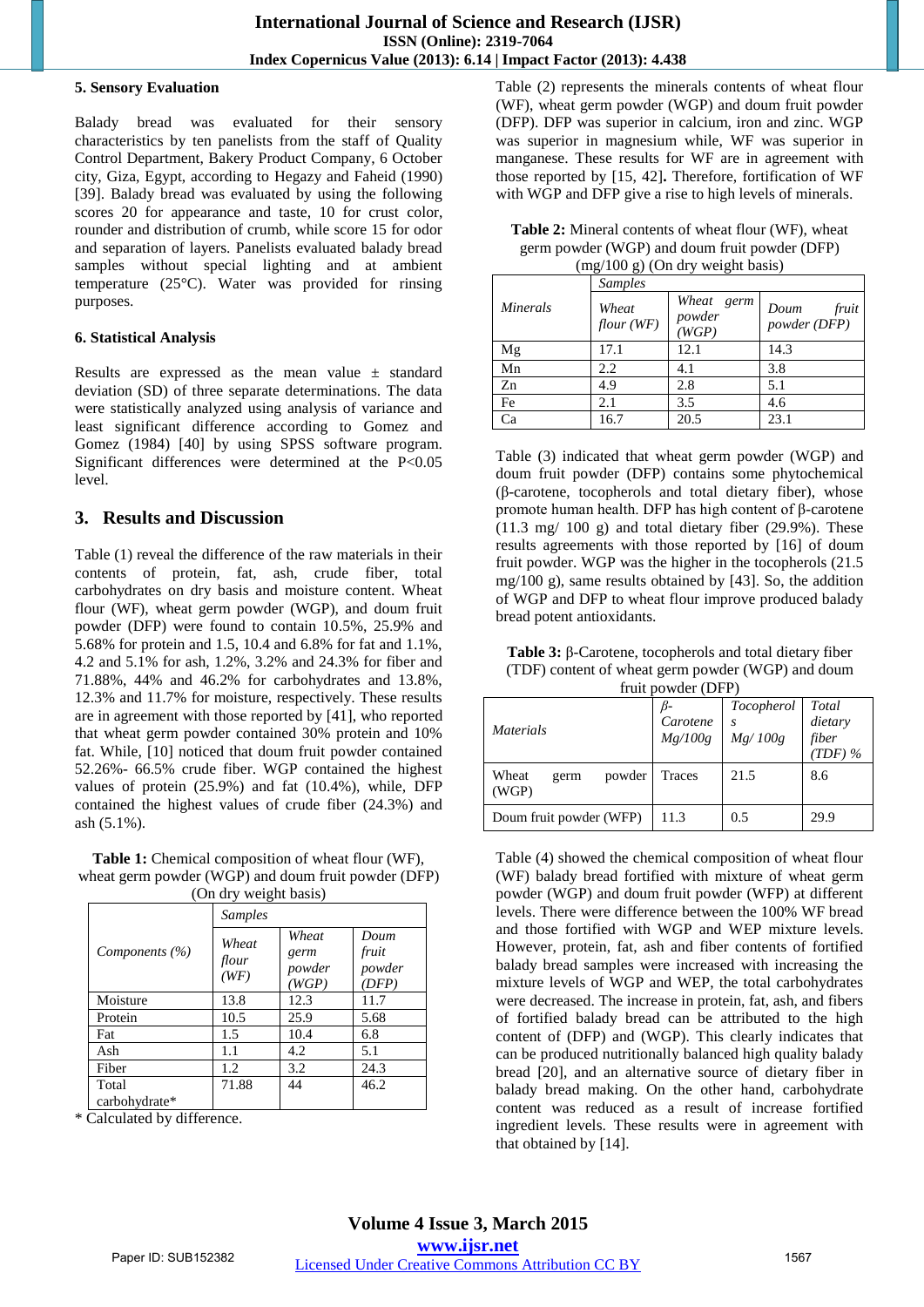## **International Journal of Science and Research (IJSR) ISSN (Online): 2319-7064 Index Copernicus Value (2013): 6.14 | Impact Factor (2013): 4.438**

**Table 4:** Chemical composition of wheat flour (WF) balady bread fortified with mixture of wheat germ powder (WGP) and doum fruit powder (DFP) at different levels.\*

|                    | <b>Balady bread samples</b> |             |             |               |  |  |
|--------------------|-----------------------------|-------------|-------------|---------------|--|--|
| Composition $(\%)$ | Control                     | 2% (1% WGP  | 4% (2% WGP) | 6%<br>$(3\%$  |  |  |
|                    | $(100\%$                    | $+1\%$ DFP) | $+2\%$ DFP) | 3%<br>$WGP +$ |  |  |
|                    | WF)                         |             |             | $DFP$ )       |  |  |
| Protein            | 10.5                        | 14.1        | 14.5        | 15.3          |  |  |
| Fat                | 1.5                         | 1.6         | 1.8         | 2.01          |  |  |
| Ash                | 1.1                         | 1.19        | 1.27        | 1.38          |  |  |
| Fiber              | 1.2                         | 1.46        | 1.7         | 2.01          |  |  |
| Total carbohydrate | 84.5                        | 81.65       | 80.73       | 79.3          |  |  |

\* Equal quantity of DFP and WGP powders were mixed well and the mixture was replaced wheat flour to produce blends with 2, 4 and 6% levels.

Table (5) shows the sensory evaluation of balady bread produced from wheat flour (WF) fortified with a mixture of wheat germ powder (WGP) and doum fruit powder (DFP) at different levels ratio 2, 4 and 6%. The sensory evaluation included the general appearance, taste, crust color, separation of layers, roundness, distribution of crumb and odor. No significant ( $P > 0.05$ ) differences observed between the wheat flour balady bread comparing to balady bread fortified with mixture of WGP and DFP at all levels (2, 4 and 6%) in their separation of layers,

roundness, distribution of crumb and odor. No significant  $(P > 0.05)$  differences between wheat flour balady bread and balady bread fortified with mixture of WGP and DFP at 2 and 4% levels in their appearance, taste and crust color. The scores of appearance, taste and crust color were significantly ( $P < 0.05$ ) decreased in balady bread fortified with mixture of WGP and DFP at 6% level. Thus, WGP and DFP mixture could be fortified wheat flour balady bread to produce acceptable loaf and the level of fortification can be reach to 4%.

**Table 5:** Sensory properties of wheat flour (WF) balady bread fortified with mixture of wheat germ powder (WGP) and doum fruit powder (DFP) at different levels.\*

| <b>Balady bread samples</b>  | Appearance                   | Taste                        | Crust<br>color            | Separation<br>of layers         | Rounder                        | Distributio<br>n of crumb | <i>Odor</i>                 |
|------------------------------|------------------------------|------------------------------|---------------------------|---------------------------------|--------------------------------|---------------------------|-----------------------------|
| Control $(100\% \text{ WF})$ | $19.5 \pm 0.50^{\circ}$      | $19.5 \pm 0.27^{\text{a}}$   | $9.5 \pm 0.37^{\text{a}}$ | 14.5<br>$\pm$<br>$0.39^{a}$     | 9.5<br>$\pm$<br>$0.35^{\rm a}$ | $9.5 \pm 0.39^{\rm a}$    | 14.5<br>土<br>$0.39^{a}$     |
| $2\%$ (1 WGP + 1 DFP)        | 19.4<br>$\pm$<br>$0.59^{ab}$ | 19.3<br>$\pm$<br>$0.28^{ab}$ | $9.4 \pm 0.37^{\rm a}$    | 14.3<br>土<br>$0.39^{a}$         | 9.4<br>$\pm$<br>$0.39^{a}$     | $9.4 \pm 0.40^a$          | 14.5<br>土<br>$0.39^{a}$     |
| 4% $(2 WGP + 2 DFP)$         | 19.1<br>$+$<br>$0.58^{ab}$   | 19.3<br>士<br>$0.29^{ab}$     | $9.3 \pm 0.38^a$          | 14.2<br>$\pm$<br>$0.39^{a}$     | 9.3<br>土<br>$0.39^{a}$         | $9.3 \pm 0.41^{\rm a}$    | 14.3<br>土<br>$0.39^{a}$     |
| $6\%$ (3 WGP + 3 DFP)        | $18.7 \pm 0.58^b$            | $19.1 \pm 0.28^b$            | $8.9 \pm 0.38^b$          | 14.2<br>$\pm$<br>$0.41^{\rm a}$ | 9.2<br>$\pm$<br>$0.39^{a}$     | $9.2 \pm 0.34^{\circ}$    | 14.2<br>土<br>$0.41^{\rm a}$ |

\*Equal quantity of DFP and WGP powders were mixed well and the mixture was replaced wheat flour to produce blends with 2, 4 and 6% levels.

Means ± standard deviation of means of three determinations.

Means in the same row with different letters are significantly different ( $P < 0.05$ ).

Table (6) presents the mean changes in body weight, feed intake and feed efficiency ratio (FER). Significantly ( $p <$ 0.05) higher of food intake among rats groups consuming the balady bread fortified with mixture of WGP and DFP at 2, 4 and 6% levels as compared to wheat flour balady bread (control). This finding suggests that fortified balady bread levels were more palatable to the rats than the control one. The mean gain in body weight after four weeks averaged 16.05, 18.2, 15.4, 14.36 and 12.93 g upon the consumption of basal diet and balady bread containing mixture of WGP and DFP at levels 0.0%, 2 %, 4 % and 6 %, respectively. The lowest ( $p < 0.05$ ) mean value was

found among rats groups consuming diets containing 6 % mixture of WGP and DFP. These changes in body weight could be as a result of a decrease in their blood level during the administration of the tested feed which could also lead to sluggishness in movement [44]. Also, weight gain decrease could be attributable to a reduced metabolizable energy of the diets containing WGP and DFP, due to its high fiber content, resulting in lower mean values of FER [45]. Also, the water holding capacity of dietary fiber is thought to be an important determinant of fecal bulking and intestinal transit times with influence on gastrointestinal disease [10]-[46].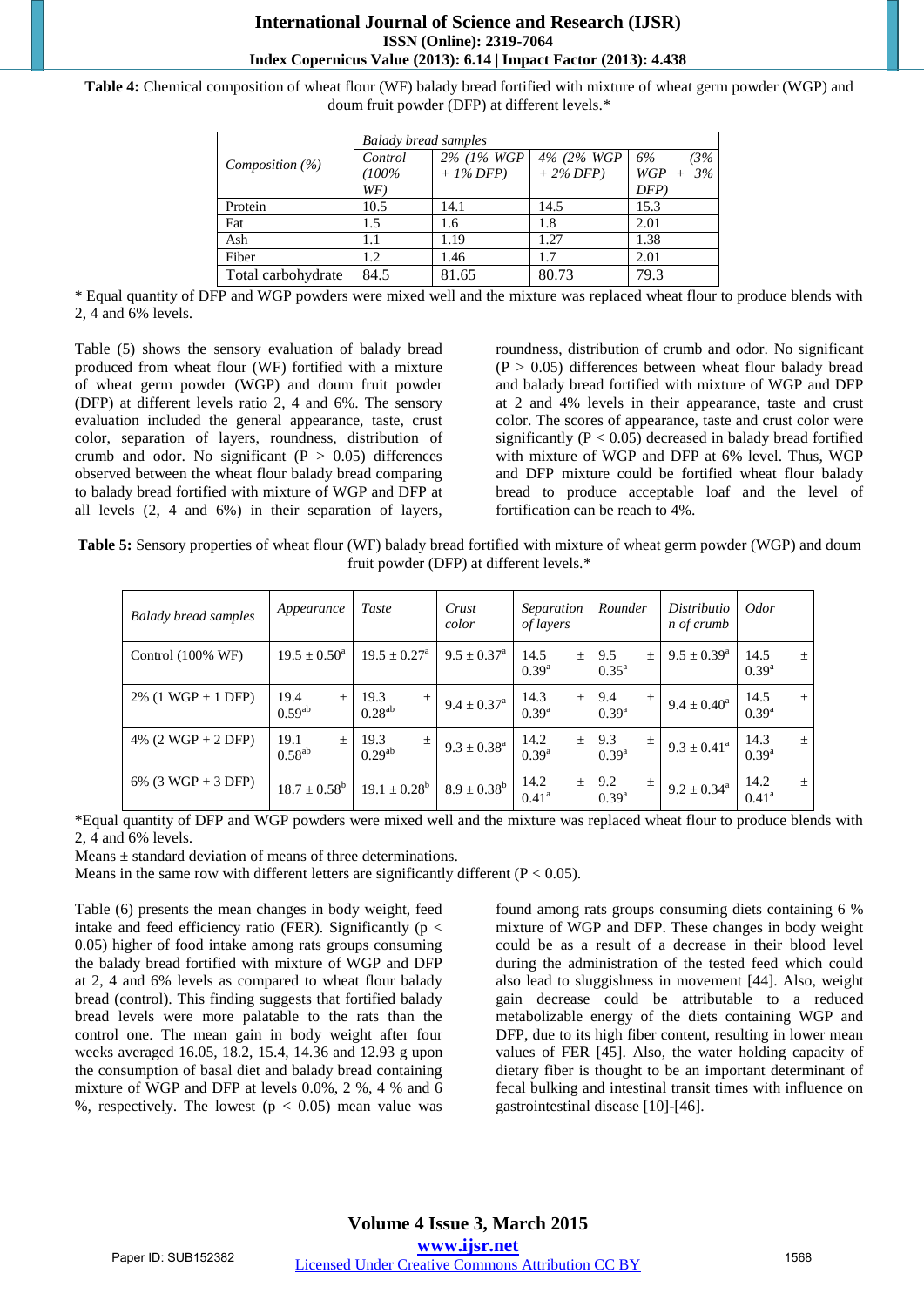# **International Journal of Science and Research (IJSR) ISSN (Online): 2319-7064 Index Copernicus Value (2013): 6.14 | Impact Factor (2013): 4.438**

| Animal group                 | <i>Initial</i><br>body<br>weight (gm) | Final<br>body<br>weight (gm) | Body weight gain<br>(gm)      | Feed intake (gm)           | Feed<br>efficiency<br>ratio     |
|------------------------------|---------------------------------------|------------------------------|-------------------------------|----------------------------|---------------------------------|
| Control (basal diet)         | $27.3 + 2.70^{\circ}$                 | $45.3 + 3.10^a$              | $16.05 + 1.62$ <sup>b</sup>   | $164.09 \pm 11.95^{\rm b}$ | $0.079 \pm 0.004^b$             |
| Control $(100\% \text{ WF})$ | $27.3 \pm 2.70^{\circ}$               | $31.40 + 3.49^b$             | $18.20 + 1.42^a$              | $170.5 \pm 18.89^b$        | $0.106 \pm 0.012^a$             |
| $2\%$ (1 WGP + 1 DFP)        | $28 + 2.30^a$                         | $45.5 + 4.50^{\circ}$        | $15.40 + 1.84$ <sup>bc</sup>  | $176.11 \pm 19.66^{\circ}$ | $0.071 \pm 0.007$ <sup>c</sup>  |
| 4% $(2 WGP + 2 DFP)$         | $28.3 + 2.20^a$                       | $45.6 + 4.20^a$              | $14.36 \pm 1.49$ <sup>c</sup> | $178.87 \pm 10.56a^b$      | $0.064 \pm 0.006$ <sup>cd</sup> |
| $6\%$ (3 WGP + 3 DFP)        | $28.4 \pm 2.10^a$                     | $45.6 + 3.10^a$              | $12.93 \pm 1.62$ d            | $185.53 \pm 13.84^{\circ}$ | $0.055 \pm 0.005$ <sup>d</sup>  |

**Table 6:** Body weight gain, feed intake and feed efficiency ratio of rat feed on balady bread fortified with mixture of wheat germ powder (WGP) and doum fruit powder (DFP) at different levels.\*

\* Equal quantity of DFP and WGP powders were mixed well and the mixture was replaced wheat flour to produce blends with 2, 4 and 6% levels.

Means ± standard deviation of means of three determinations.

Means in the same row with different letters are significantly different (P<0.05).

Data in table (7) reveals that serum concentrations of hemoglobin and total protein in the test groups were significantly ( $P < 0.05$ ) higher than the control. The exact reason for this increase in level of total protein and hemoglobin is obscure but could indicate the high presence of iron and protein contents (Tables 2, 3) in the replacement ingredients. According to [13], analyze the tested doum fruit had high quality contain from protein varied between 2.86- 5.01%. While [16] found wheat germ contains 30% protein and high content in minerals. The result shows that the level of both protein and hemoglobin are higher in bread fortified by 6% level mixture of both WGP and DFP than other levels. This result suggests that the level of protein increases with an increase in the concentration of the fortification. Significant ( $P < 0.05$ ) decreased in triglyceride, glucose and total cholesterol

obtained from balady bread diet fortified with the mixture of WGP and DFP at levels 4 and 6% compared with control group. Dietary fibers of balady bread fortified at levels 4% and 6% by the mixture of WGP and DFP have gained immense importance because of their constructive role in releasing sugars and the absorption of these sugars slowly in the intestinal tract; consequently, they reduce the severity of diabetes mellitus and are helpful in reducing blood glucose from 7.60 to 6.85 Mm/ l and cholesterol from 174.22 to 158.08 mg/ dl, respectively. This result was in the same trend with [46]-[47,48]. While the significant (P<0.05) decreased in triglyceride and cholesterol may be attributed to effects of high fiber content [49] and to highdose β-carotene and tocopherols in both WGP and DFP. The obtained results of serum lipids and cholesterol are in the same trend with [12]-[21].

**Table 7:** Glucose, hemoglobin, total protein, triglycerides and total cholesterol of rat feed on balady bread fortified with mixture of wheat germ powder (WGP) and doum fruit powder (WFP) at different levels.\*

| Animal group                 | Glucose<br>(Mm/l)             | Hemoglobin<br>(mg/dl)       | Total protein<br>(g/dl)    | Triglycerides<br>(mg/dl)      | Total cholesterol<br>(mg/dl)  |
|------------------------------|-------------------------------|-----------------------------|----------------------------|-------------------------------|-------------------------------|
| Control (purified diet)      | $7.60 \pm 0.92$ <sup>a</sup>  | $15.42 \pm 1.88^a$          | $5.93 \pm 0.72^b$          | $101.70 \pm 19.64^{\text{a}}$ | $174.22 \pm 21.23^a$          |
| Control $(100\% \text{ WF})$ | $6.90 \pm 0.71$ <sup>ab</sup> | $14.65 \pm 1.71^{\rm b}$    | $5.72 \pm 0.58^b$          | $79.1 + 16.51^{ab}$           | $140.88 \pm 14.44^b$          |
| $2\%$ (1 WGP + 1 DFP)        | $7.30 \pm 0.98^{\text{a}}$    | $15.83 \pm 2.12^{\text{a}}$ | $6.53 \pm 0.87^{\text{a}}$ | $97.30 \pm 11.98^{\text{a}}$  | $165.09 \pm 22.12^{\text{a}}$ |
| 4% $(2 WGP + 2 DFP)$         | $7.10 + 0.49^a$               | $16.23 \pm 1.11^a$          | $6.32 \pm 0.47^{ab}$       | $76.46 \pm 5.01^b$            | $160.63 \pm 11.03^{\circ}$    |
| 6% (3 WGP + 3 DFP)           | $6.85 \pm 0.51^b$             | $16.60 \pm 1.24^{\circ}$    | $6.95 \pm 0.46^{\circ}$    | $74.33 \pm 6.01^{\rm b}$      | $158.08 \pm 11.86^{ab}$       |

\* Equal quantity of DFP and WGP powders were mixed well and the mixture was replaced wheat flour to produce blends with 2, 4 and 6% levels.

Means ± standard deviation of means of three determinations.

Means in the same row with different letters are significantly different (P<0.05).

# **4. Conclusion**

Addition mixture of WGP and DFP to wheat flour could be used without any observed detrimental effect on balady bread sensory properties and improve the nutritional quality of balady bread especially in developing countries to avoid the malnutrition prevalent. Also, useful for those which suffering from high glucose, triglycerides and total cholesterol diseases**.** 

# **Reference**

- 1. Selomulyo, V.O. and W, Zhou, "Frozen bread dough: Effects of freezing storage and dough improvers". J. Cereal Sci., (45), 1-17, 2007.
- 2. Kansas, "Wheat letter, Seminar on what importation in Nigeria by Kansas Wheat Commission", Kansas Association of Wheat Growers, Manhattan, Kansas, May 18, 2006.
- 3. S.O. Badifu, C.E. Chima, Y.I. Ajayi and A.F. Ogori, "Influence of mango mesocarp flour supplement to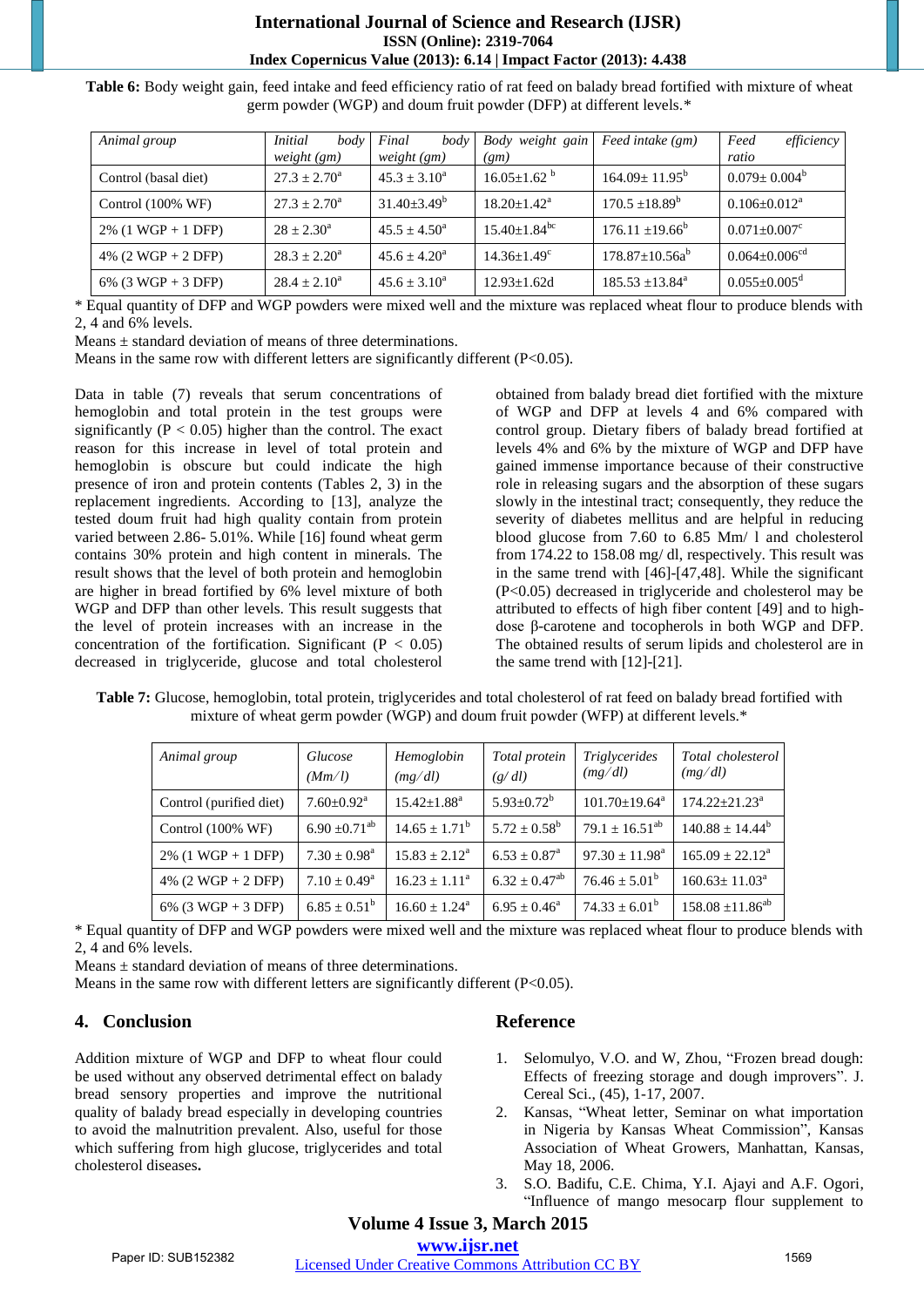micronutrient, physical and organoleptic qualities of wheat-based bread". Nig. Food J., (23), 59-68, 2005.

- 4. Jones, J.M. Mining, "Whole grains for functional components". Food Science and Technology Bulletin, (4), 67-86, 2008.
- 5. U. Gupta, C. Gupta and C. Subhas, "Phytochemicals and Antioxidants: An Evaluation in Understanding the Human Lifeline", (Article) Current Nutrition and Food, Science, 9(4), 298-306, 2013.
- 6. B. McKevith, "Nutritional aspects of cereals", Nutrition Bulletin, June. 29 (2), 111-142, 2004.
- 7. L. Wang, M. Gaziano, J. Liu, M. Simin, E. JoAnn, J. Buring, and E. Sesso, "Howard whole and refined grain intakes and the risk of hypertension in women1", The American Journal of Clinical Nutrition, 86(2), 472-479, 2007.
- 8. S. Dalton, C. Mam, and Yasmine, "Potential health benefits of whole grain wheat components", [Article] Nutrition Today, 47(4), 163-174, 2012.
- 9. R. Alvah, MD, Cass, W. SM, A. Jerome, DJ. Islam and C. Susan, "Risk of obstructive sleep apnea in patients with type 2 diabetes mellitus", Original articles, 45 (7), 2013.
- 10. A.M.S. Hussein, Z.A. Salah, and N.A. Hegazy, "Physicochemical, Sensory and Functional Properties of Wheat-Doum Fruit Flour Composite Cakes", Pol. J. Food Nutr. Sci., 60 (3), 237-242, 2011.
- *11.* J.N.C. Okafor, G.I. Okafor, and G.N. Elemo, "Quality characteristics of bread made from wheat and Nigerian oyster mushroom (*Pleurotus plumonarius*) powder", Pakistan Journal of Nutrition, 11 (1): 5-10, 2012.
- 12. B. Hsu and I.M. Coupar, "Antioxidant activity of hot water extract from the fruit of the doum palm (*Hyphaene thebaica*)", Food Chemistry, 98 (2), 317- 328, 2006.
- 13. O.O. Dosumu, F.O. Nwosu and C.D. Nwogu, "Phytochemical screening and anti-microbial studies of extracts of *Hyphaene thebaica* linn (Mart) Palmae", Int. J. Trop. (1), 186–189, 2006.
- 14. M.N.I. Lokuruka, "Amino acids and some minerals in the nut of the Turkana doum palm (*Hyphaene coriacea*)", African Journal of Food Agriculture Nutrition and Development, 7 (2), pp 15, 2007.
- 15. M.S. Auwal, K.A. Sanda, I.A. Mairiga, F.A. Lawan, A.A. Mutah, A.N. Tijjani, A. Shuaibu, A. Ibrahim, A.B. Njobdi and A.B. Thaluvwa, "The phytochemical, elemental and hematologic evaluation of crude mesocarp extract of *Hyphaene thebaica* (doum palm) in wistar albino rats", Asian Journal of Biochemistry, 8(1), 14-23, 2013.
- 16. A.A. Mohamed, A.A. Khalil and H.E.S. El-Beltagi, "Antioxidant and antimicrobial properties of kaff maryam (*Anastatica hierochuntica*) and doum palm (*Hyphaenae thebaica*)", Grasas y Aceites, 61 (1), 67- 75, 2010.
- 17. J.H. Nelson, "Wheat its processing and utilization", Am. Clin. Nutr. Suppl., (41), 1070-1076, 1985.
- 18. Y.S. Velioglu, G. Mazza, L. Gao, B.D. Oomah, "Antioxidant activity and total phenolics in selected fruits, vegetables, and grain products", Journal of Agricultural and Food Chemistry, 46 (10), 4113-4117, 1998.
- 19. S.S. Cho, Q. Lu, G. Fahey, C. Jr, and D.M. Klurfeld, "Consumption of cereal fiber, mixtures of whole grains and bran, and whole grains and risk reduction in type 2 diabetes, obesity, and cardiovascular disease1-4", [Miscellaneous Article] The American Journal of Clinical Nutrition, 98(2), 594-619, 2013.
- 20. W. Finks, A. Airee, S.L. Chow, T.E. Macaulay, M.P. Moranville, K.C. Rogers, T.C. Trujillo, "Key Articles of Dietary Interventions that Influence Cardiovascular Mortality", [Miscellaneous] Pharmacotherapy: The Journal of Human Pharmacology and Drug Therapy, 32(4), 54-87, 2012.
- 21. G.S. Hughes, T.V. Ringer, S.F. Francom, L.K. Means, and M.J. Deloof, "Lack of effects of Beta-carotene on Lipids and sex steroid hormones in hyperlipidemics", American Journal of the Medical Sciences, (1),16-22, 1994.
- 22. L. Bravo, "Poly phenols chemistry, dietary sources, metabolism and nutritional significance", Nutr. Rev, 56, 317–333, 1998.
- 23. Z.U., Shariff, "Modern Herbal Therapy for Common Ailments", Nature Pharmacy Series., Spectrum Books Ltd., Ibadan, Nigeria in Association with Safari Books (Export) Ltd. UK, pp. 9–84, 2001.
- 24. R.S., Sohal, R.J. Mockett and W.C. Orr, "Mechanisms of aging: an appraisal of the oxidative stress hypothesis", Free Rad. Bio. Med., 33, 575–586, 2002.
- 25. O.A. Eldahshan, N.A. Ayoub, A.B. Singab, and M.M Al-Azizi, "Potential superoxide anion radical scavenging activity of doum palm (*Hyphaene thebaica,* L.) leaves extract", Rec. Nat. Prod., 2, 83– 93, 2008.
- 26. A.A. Yaseen, "Chemical and physical studies on the characteristics of balady bread", J. Agric. Sci. Mansoura Univ., 34 (6), 6601– 6617, 1985.
- 27. AOAC, "Association of official analytical chemists. Official methods of analysis  $17<sup>th</sup>$ . Washington D.C. (2000).
- 28. D.E. Rogers, R.B. Malouf, J. Langemeier, J.A. Gelroth, and G. Ranhotra, "Stability and nutrient contribution of beta carotene added to selected bakery products", Cereal Chem., (70), 558, 1993.
- 29. L. Prosky, N.G. Asp, I. Furda, J.W. Devries, T.F. Schweizer and B.F. Harland, "Determination of total dietary fiber in foods and food products (collaborative study)", Journal of the Association of Official Analytical Chemists, (68), 677–679, 1985.
- 30. H.T. Slover, J. Lehmann and R.J. Valis, "Vitamin ein food. Determination of tocols and tocotrienols", .J. Am. Oil Chemists Soc., May 14, 1969.
- 31. N.L. Cohn, P. Reyes, J.T. Typo and G.M. Briggs, "Vitamin B12 deficiency in the golden hamster", J. Nutr., (91), 482, 1967.
- 32. W.F.J. Cuthbertson, "Nutrient requirements of rats and mice", Proc. Nutr. Soc. 16 (7), 1957.
- 33. W.O. Caster and S. Bleeker, "Hyperglycemic effect of amino compounds structurally related to caproate in rats", J . Nutr., (105), 308, 1975.
- 34. N.W. Tietz, "Clinical guide to laboratory Tests, (3rd ed.) WB Saunders Company, Philadelphia PA., 1995.
- 35. D. Barham and P. Trinder, "Determination of uric acid. Analyst", (97), 142, 1972.